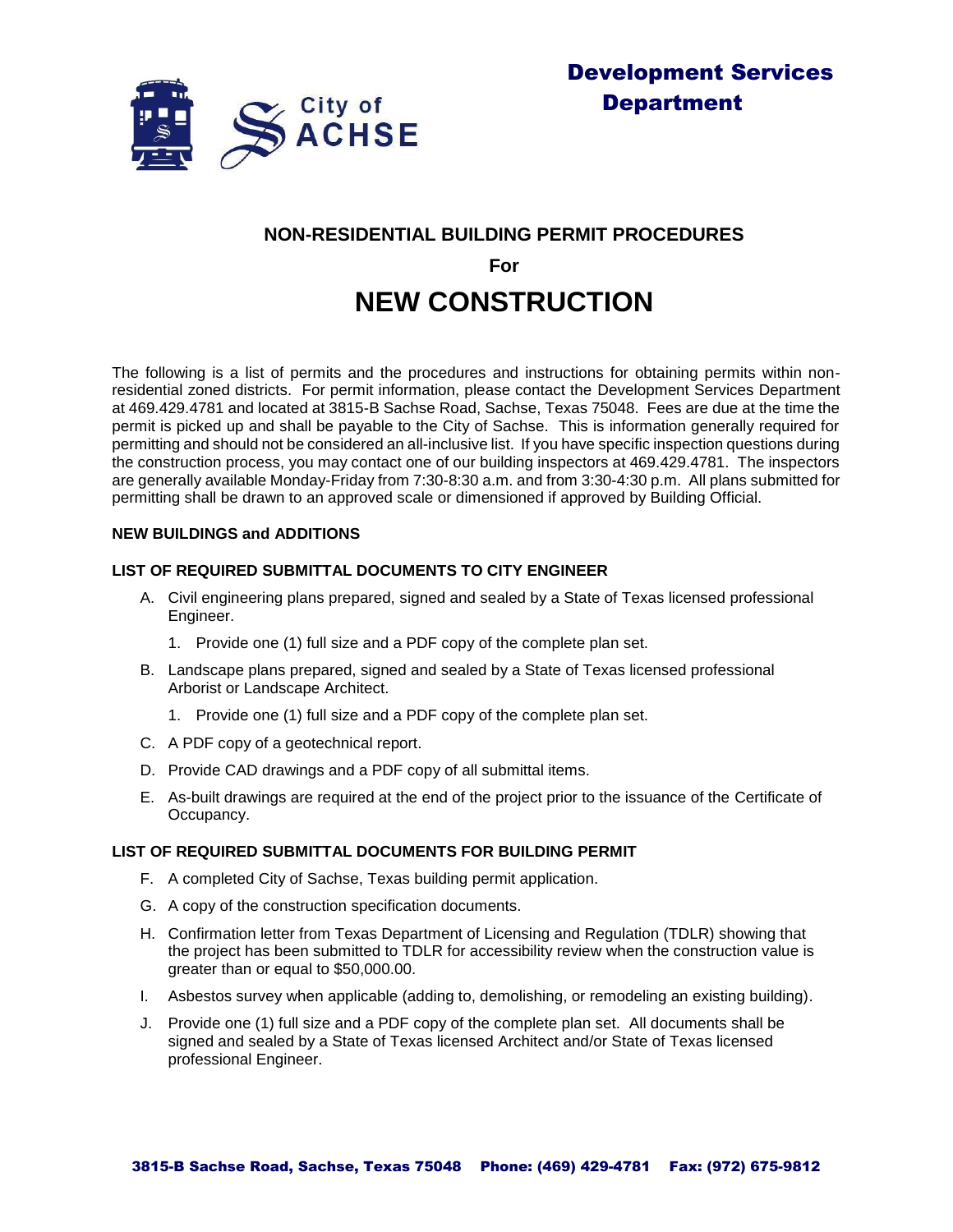

## Development Services Department

- K. Plans shall be submitted on sheet sizes 24" x 36" or 36" x 42". All plans shall be drawn to scale at not less than 1/8" equals to 1 foot. Each plan set will include the following:
	- 1. Cover page; including but not limited to:
		- a. Project name.
		- b. Project address.
		- c. Name, address, and contact of designers of record.
		- d. An index of plan sheets.
		- e. A list of the City's building codes, ordinances, and amendments.
		- f. Building code analysis (occupancy type, occupant load, parking, etc.).
		- g. Life safety notes.
		- h. Other notes deemed necessary by designer.
	- 2. Site plan.
		- a. If site plan is prepared by person other than the preparer of the civil plans, ensure that the built features on the site plans match exactly.
	- 3. Structural plans with details prepared, signed and sealed by a State of Texas licensed professional Engineer.
		- a. Foundation plan and details.
		- b. Structural framing plans and details.
		- c. Roof framing plan and details.
	- 4. Floor plan.
	- 5. Exterior wall elevations (north, west, south & east).
		- a. Include legend for each elevation which identifies each exterior wall material and the percentage of each material for each elevation. (exclude windows and doors)
		- b. Include statement that identifies that the horizontal and vertical articulation requirements have been met.
		- c. When required, identify the landmark feature of the building.
	- 6. Door and window schedule.
	- 7. Room finish schedule.
	- 8. Interior elevations of restrooms, kitchens, specialty work, etc.
	- 9. Interior and exterior wall sections and details.
	- 10. Roof plan identifying slope, rooftop equipment, etc.
	- 11. Mechanical plan and details prepared, signed and sealed by a State of Texas licensed professional Engineer and a legend identifying all symbols and acronyms.
	- 12. Plumbing plan and details prepared, signed and sealed by a State of Texas licensed professional Engineer including but not limited to riser diagrams (water, sewer and gas) and a legend identifying all symbols and acronyms.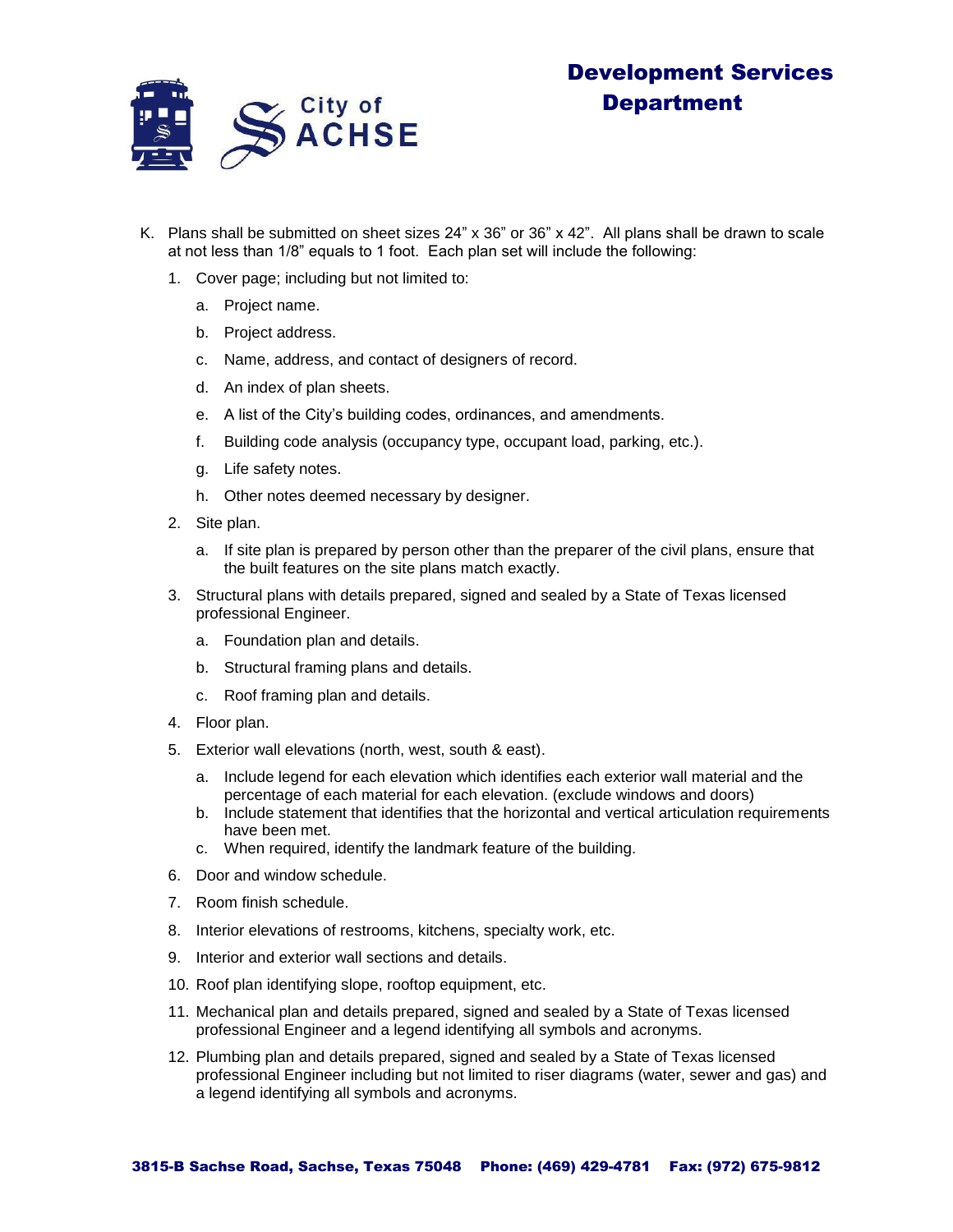

- 13. Electrical plan and details prepared, signed and sealed by a State of Texas licensed professional Engineer including but not limited to a panel board schedule and a legend identifying all symbols and acronyms.
- 14. Interior lighting plan.
- 15. Exterior lighting plan.
- 16. Photo-metric plan.
- 17. Energy compliance report for building envelope, electrical lighting, mechanical and water heating (COMcheck, or any approved report).
- 18. The City retains one (1) complete plan set, sends one copy to the applicable appraisal district (Dallas or Collin County), and returns an approved construction plan set to the builder.

#### **ADDITIONAL SUBMITTAL REQUIREMENTS FOR NEW CONSTRUCTION**

The following requires a separate permit submittal:

- A. Irrigation plan prepared by a State of Texas licensed professional irrigator.
	- 1. Provide two (2) full size plan sets and one (1) PDF copy.
- B. Fire sprinkler and fire alarm plans shall be submitted to the Fire Department located at 5805 Bryan Street, Sachse, Texas 75048.
	- 1. Contact the Fire Department at (469) 429-4791 for submittal requirements.
- C. Fence and/or screen wall plan and details.
	- 1. Provide two (2) full size plan sets and one (1) PDF copy.
- D. Dumpster plan and details.
	- 1. Provide two (2) full size plan sets and one (1) PDF copy.
- E. Retaining wall plan and details.
	- 1. Provide two full size plan sets and one (1) PDF copy.
- F. Signage plan and details for attached and freestanding signs.
	- 1. Requires two (2) copies of proposed sign details and one (1) PDF copy.
	- 2. Attached and freestanding sign copies must show the following:
		- a. Exact wording for each sign.
		- b. Dimensions of each sign.
		- c. Exact location of each sign.
		- d. Provide elevation of freestanding sign. A freestanding sign shall be limited to a monument style and shall be in compliance with the sign ordinance. **Pole signs are prohibited.**
		- e. Provide engineering details for freestanding sign support structure.
		- f. Indicate if sign will be illuminated.